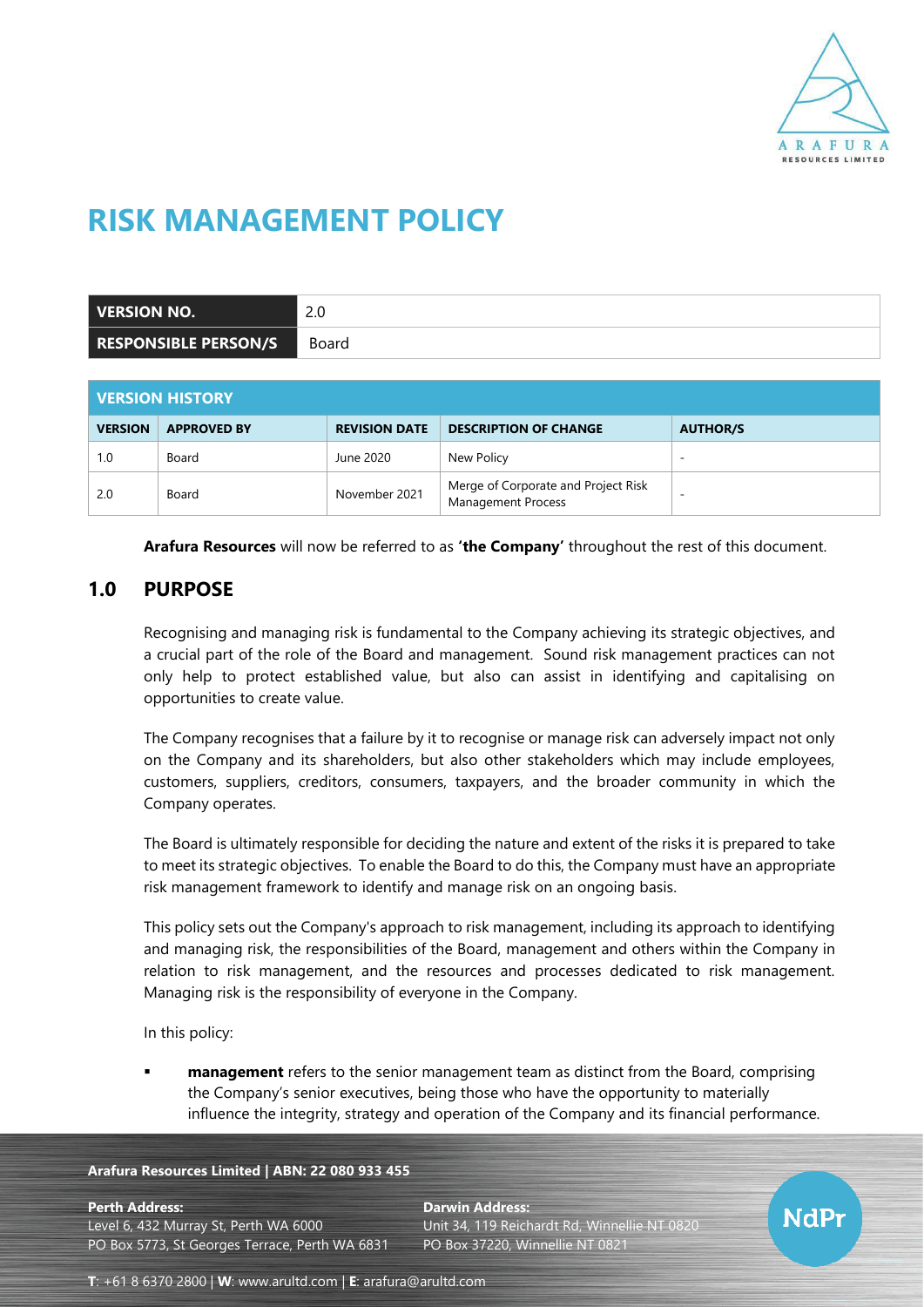

- risk is defined as the effect of uncertainty on objectives (ISO31000:2018), and it is the intention of this Plan that risk applies to both Threats (negative events concerned with losses) and Opportunities (positive events concerned with gains)
- risk management is the collective set of activities designed to identify, assess, mitigate, report, and monitor specific Threats and Opportunities;
- **risk management framework** is the set of components that provide the foundations and organisational arrangements for designing, implementing, monitoring, reviewing and continually improving risk management throughout the Company.

# **2.0 WHO DOES THIS POLICY APPLY TO?**

All directors, officers and employees of the Company must comply with this policy.

# **3.0 RISK APPETITE**

The Board is responsible for deciding the nature and extent of the risks it is prepared to take to meet its objectives (**risk appetite**).

### **4.0 RISK MANAGEMENT FRAMEWORK**

The Risk Management process will be based upon the ISO31000:2018 Risk Framework (outline below). The process will have several steps. The process is set out in Arafura's Enterprise Risk Management Plan.

### **4.1 Risk identification**

The risks faced by the Company will be identified and documented in an enterprise risk register, as per the example in Appendix B, or equivalent. Risk identification will be undertaken as part of the Company's strategic planning and budgeting process, and may be carried out through a workshop with management and potentially the board, facilitated by an external service provider or by a member of management. Once identified, risks should be entered into the Company's enterprise risk register as soon as they are agreed upon and are classified under the broad consequence categories as set out in Appendix A.

The Company's risks will be classified under the following broad categories:

- (a) Safety & Health
- (b) Environmental
- (c) Compliance
- (d) Reputation
- (e) Production
- (f) Asset (Physical and Intellectual)
- (g) Operational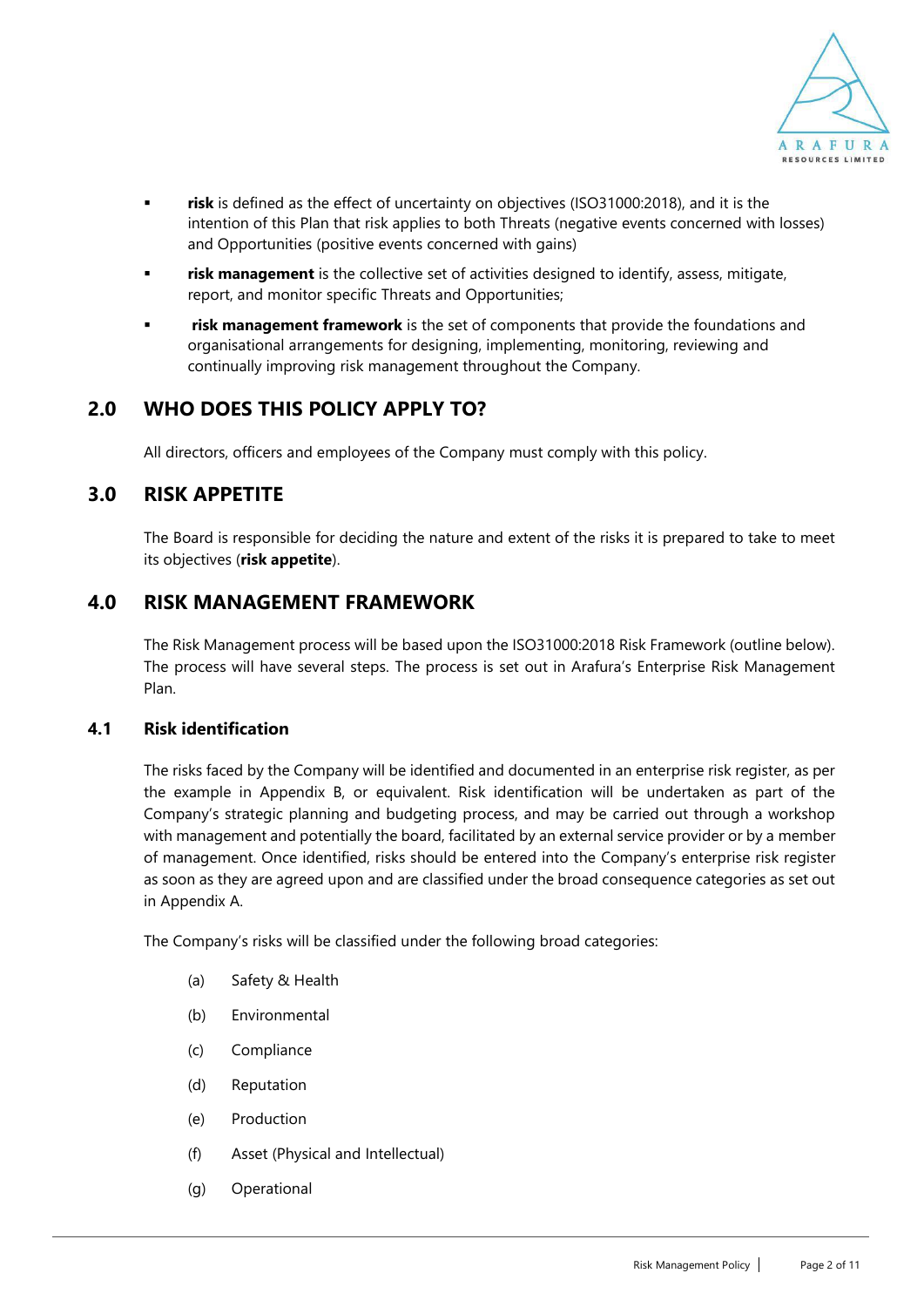

- (h) Schedule
- (i) Financial Impact

The individual risks which fall within these categories will be included in the Company's enterprise risk register.

#### **4.2 Risk analysis**

Once the list of risks is agreed on by management and the Board, the risks will be analysed by determining consequences of the risks eventuating and their likelihood (refer [APPENDIX A\)](#page-7-0). Risk should be prioritised at this stage in accordance with the Risk matrix (refer Appendix B).

The *likelihood* (Rare; Unlikely; Possible; Likely; Almost Certain) (refer [APPENDIX C\)](#page-9-0) of each specific risk impact must be considered from both a Qualitative and Quantitative text and numbers.

#### **4.3 Risk evaluation**

The outcome of the Risk Analysis will be a Raw Risk Rating (1 - 25) (refer [APPENDIX B\)](#page-8-0). The reasons for the Raw Risk Rating should be documented. Next, consider what controls are in place today, including:

- Administrative (Meetings, Frameworks, Policies, Processes).
- Policies.
- Processes.
- Systems.

For those controls identified, consider the effectiveness of these controls in managing the risk and what (if any) residual risk is remaining. If no controls exist to mitigate the risk, then note: "*No Existing Controls*".

Prioritised risk should be compared with the risk appetite established by the Board. The output of this process will be a prioritised list of risks for further action.

### **4.4 Risk treatment**

Where the level of risk is above the desired level, management will develop and execute an action plan to address the risk by either: transferring the risk; reducing the risk or accepting the risk as a necessary part of continuing the Companies objectives or a combination of these approaches. When selecting the way a risk will be treated, the Company will consider the values and perceptions of stakeholders and the most appropriate ways to communicate with them.

#### **4.5 Monitoring and review**

The risk register will be reviewed, and if required updated, on at least a quarterly basis, or more often if required.

Management reports to the Board on material business risks on a monthly basis.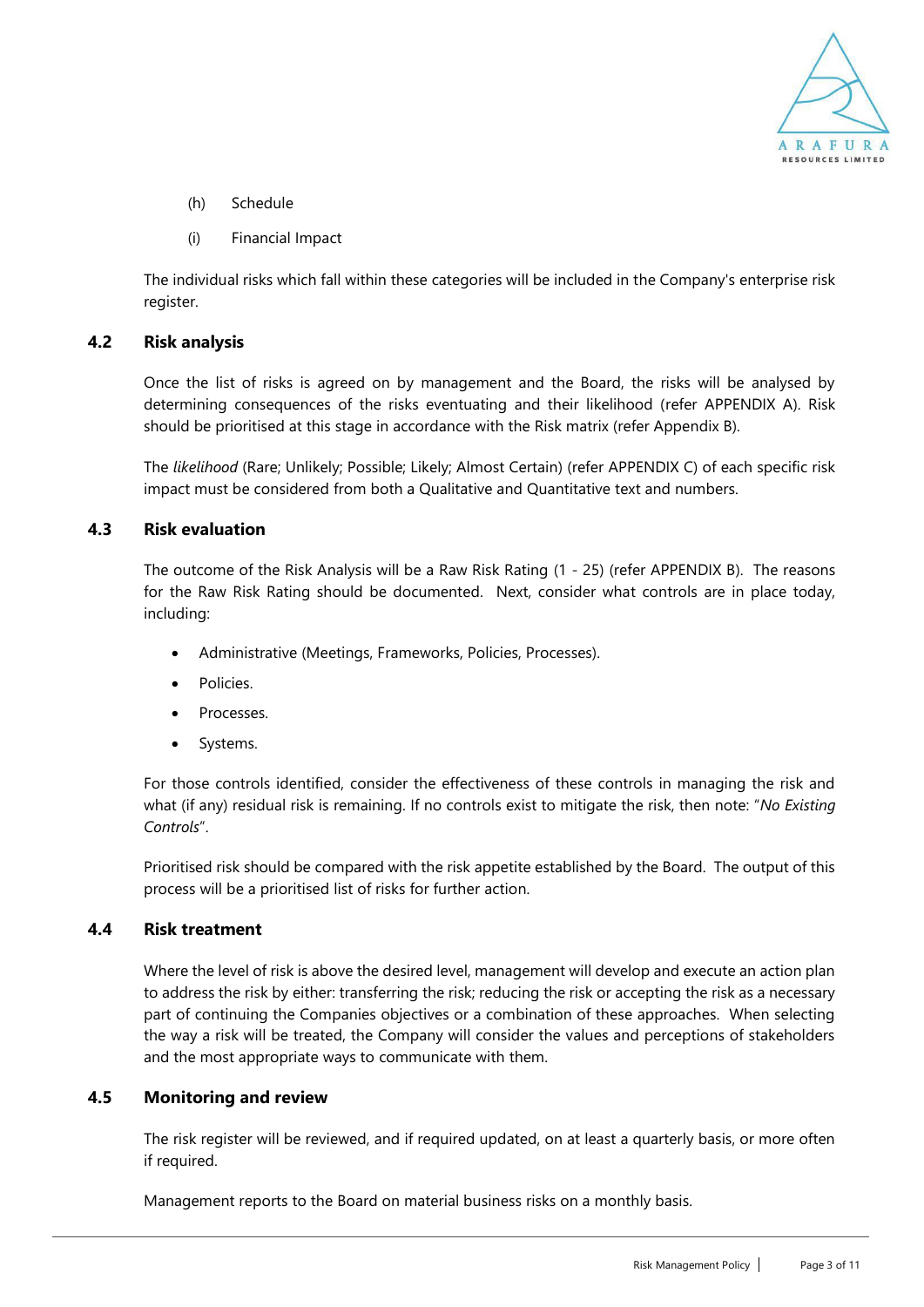

The risk management framework will be monitored and reviewed through the risk activities outlined in section 5. However, the Board may request independent verification in relation to all or some of the risk management framework or individual controls, via internal or external means.

#### **4.6 Documentation**

The risk management framework and processes will be documented.

### **5.0 RISK MANAGEMENT ACTIVITIES**

The Company's annual risk management activities are divided into quarters as follows:

### **5.1 Quarter One commencing 1 July**

#### **Management**:

- (a) reviews and updates the risk register and/or completes an individual risk report for critical material business risks and presents the register and/or the report to the Board;
- (b) the Managing Director and Chief Financial Officer provide the Board with a declaration in accordance with Recommendation 4.2 and section 295A of the Corporations Act 2001 (Cth) (**Corporations Act**); and
- (c) prepares the disclosure for inclusion in the Company's corporate governance statement in relation to Recommendations 7.1 to 7.4.

#### **The Board**:

- (a) notes the updated risk register and/or individual risk reports and questions management if required;
- (b) notes the Managing Director and Chief Financial Officer declaration for the purposes of Recommendation 4.2 and section 295A of the Corporations Act; and
- (c) approves the disclosure for inclusion in the Company's corporate governance statement in relation to Recommendations 7.1 to 7.4.

#### **5.2 Quarter Two commencing 1 October**

#### **Management**:

- (a) reviews this Risk Management Policy and make recommendations to the Risk Management Committee about any proposed changes;
- (b) the Managing Director and Chief Financial Officer provide the Board with a declaration in accordance with Recommendation 4.2 and section 295A of the Corporations Act ; and
- (c) reviews the status of risk management strategies, and reviews and updates the risk register and/or complete an individual risk report for critical material business risks and provide the register and/or the report to the Board.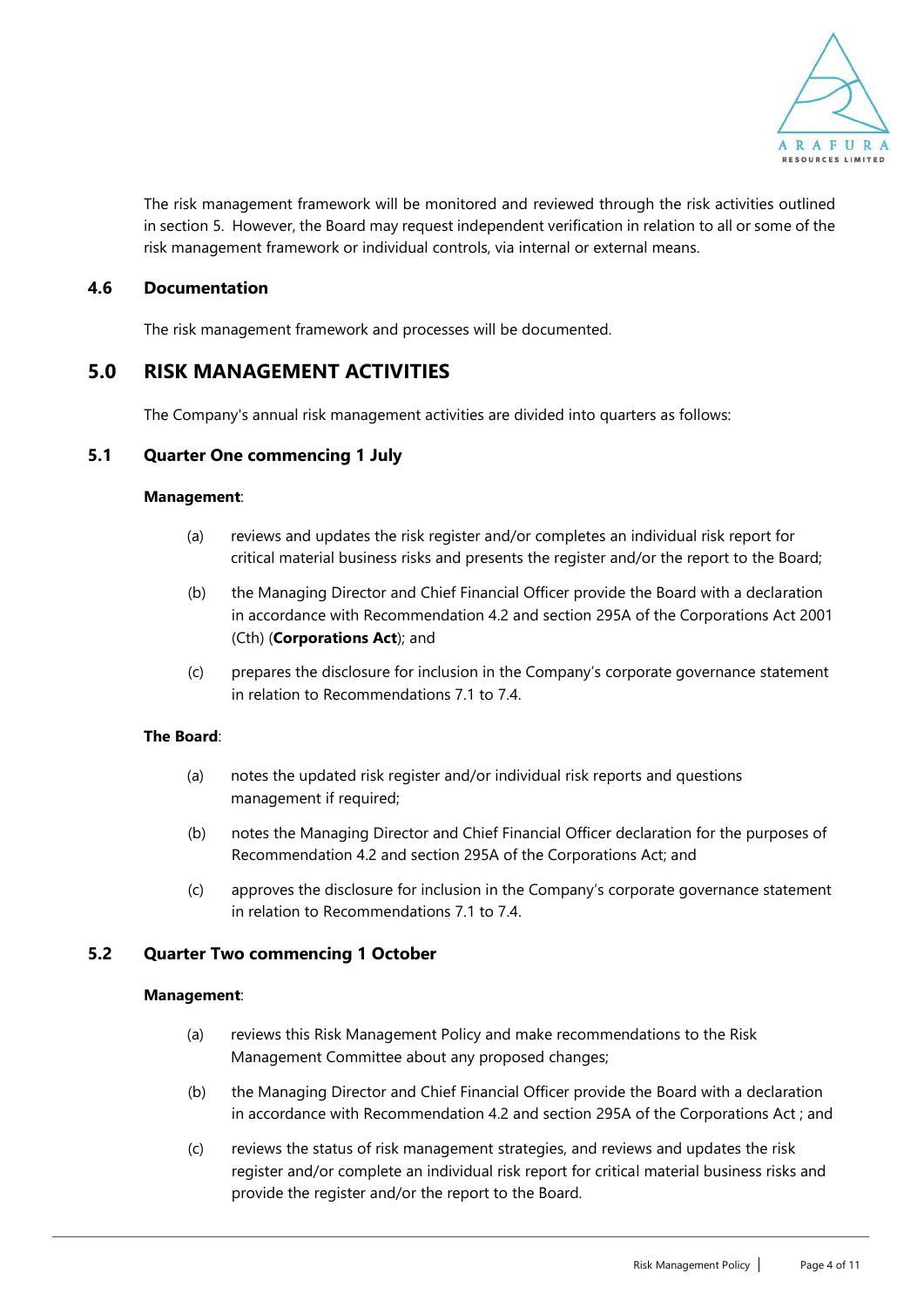

#### **The Risk Management Committee:**

- (a) reviews the Company's risk management framework to satisfy itself that it continues to be sound and the Company is operating within the risk appetite set by the Board; and
- (b) recommends the risk management framework and the report to the Board for approval.

#### **The Board:**

- (a) approves the Risk Management Policy and provides input into the Company's risk profile;
- (b) notes the Managing Director and Chief Financial Officer declaration for the purposes of Recommendation 4.2 and section 295A of the Corporations Act; and
- (c) notes the updated risk register/individual risk reports and questions management if required.

#### **5.3 Quarter Three commencing 1 January**

#### **Management**:

- (a) the Managing Director and Chief Financial Officer provide the Board with a declaration in accordance with Recommendation 4.2 and section 295A of the Corporations Act ;
- (b) reviews the status of risk management strategies, and reviews and updates the risk register and/or complete an individual risk report for critical material business risks and provide the register and/or the report to the Board.

#### **The Board:**

- (a) notes the Managing Director and Chief Financial Officer declaration for the purposes of Recommendation 4.2 and section 295A of the Corporations Act; and
- (b) notes the updated risk register/individual risk reports and questions management if required.

#### **5.4 Quarter Four commencing 1 April**

#### **Management:**

- (a) the Managing Director and Chief Financial Officer provide the Board with a declaration in accordance with Recommendation 4.2 and section 295A of the Corporations Act;
- (b) reviews the Company's Board Charter and Risk Management Committee Charter and role descriptions for management to ensure accountability for all risk management is included;
- (c) reviews and updates the risk register and/or completes an individual risk report for critical material business risks and presents the register and/or the report to the Board.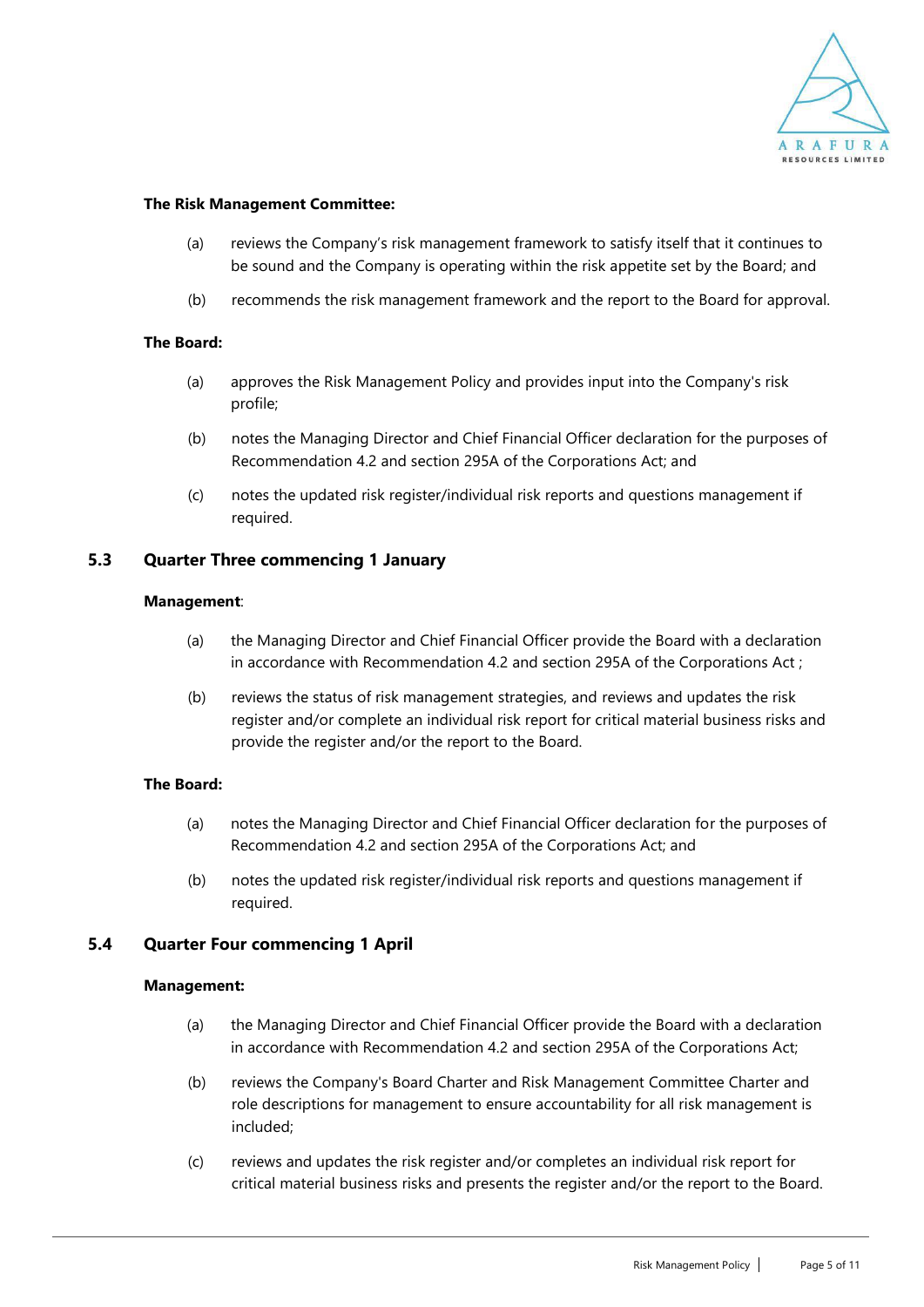

#### **The Board:**

- (a) determines the Company's overall risk appetite;
- (b) notes the Managing Director and Chief Financial Officer declaration for the purposes of Recommendation 4.2 and section 295A of the Corporations Act; and
- (c) notes the updated risk register/individual risk reports and questions management if required.

# **6.0 RISK MANAGEMENT ROLES AND RESPONSIBILITIES**

### **6.1 Board**

The Board is responsible for setting the Company's risk appetite, for overseeing the risk management framework designed and implemented by management and to satisfy itself that the risk management framework is sound. The Board is also responsible for monitoring and reviewing the Company's risk profile.

#### **6.2 Risk Management Committee**

The Board has established a separate Risk Management Committee which is responsible for, among other things, the adequacy of the Company's corporate reporting processes and the appropriateness of managements accounting judgements or choices. It also reviews the Company's internal financial control system and oversees the company's risk management framework. The role of the Risk Management Committee is set out in the Company's *Risk Management Committee Charter*.

However, ultimate responsibility for the Company's risk management framework rests with the Board.

### **6.3 Managing Director**

The Managing Director has responsibility for identifying, assessing, monitoring and managing risks. The Managing Director is also responsible for identifying any material changes to the Company's risk profile and ensuring, with approval of the Board, the risk profile of the Company is updated to reflect any material change.

The Managing Director is required to report on the progress of, and on all matters associated with, risk management on a regular basis. The Managing Director is to report to the Board as to the effectiveness of the Company's management of its material business risks, at least annually.

In fulfilling the duties of risk management, the Managing Director may have unrestricted access to Company employees, contractors and records and may obtain independent expert advice on any matter they believe appropriate.

### **6.4 Management**

Senior executives are responsible for assisting the Managing Director identify, assess, monitor and manage risks.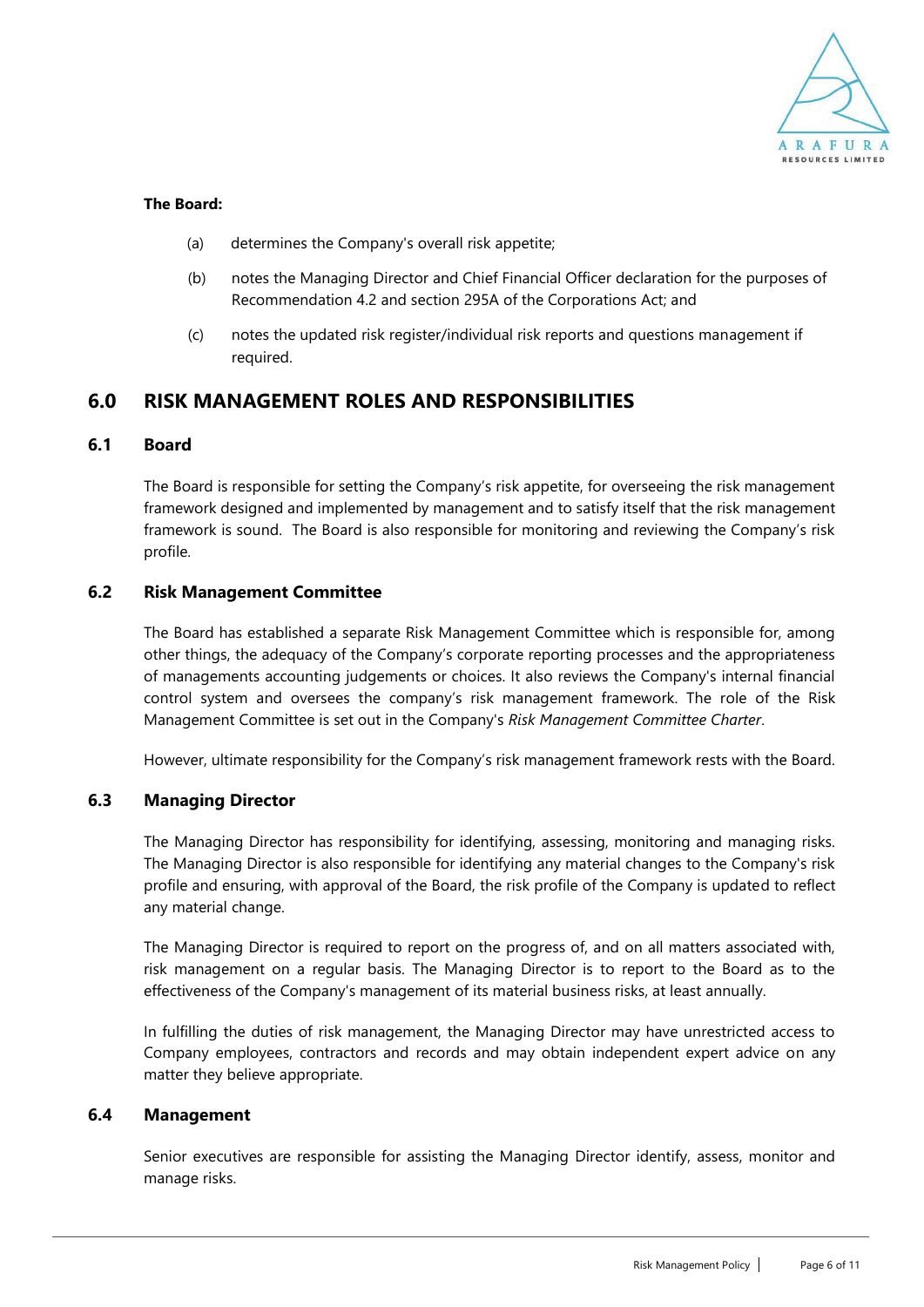

### **6.5 Managers and supervisors**

Managers and supervisors must:

- (a) monitor material business risks for their areas of responsibilities;
- (b) provide adequate information on implemented risk treatment strategies to management to support ongoing reporting to the Board; and
- (c) ensure staff are adopting the Company's risk management framework as developed and intended.

#### **6.6 Individual staff**

All staff within the Company should:

- (a) recognise, communicate and respond to expected, emerging or changing material business risks;
- (b) contribute to the process of developing the Company's risk profile; and
- (c) implement risk management strategies within their area of responsibility.

### **7.0 REVIEW**

The policy will be reviewed on an annual basis by the Board.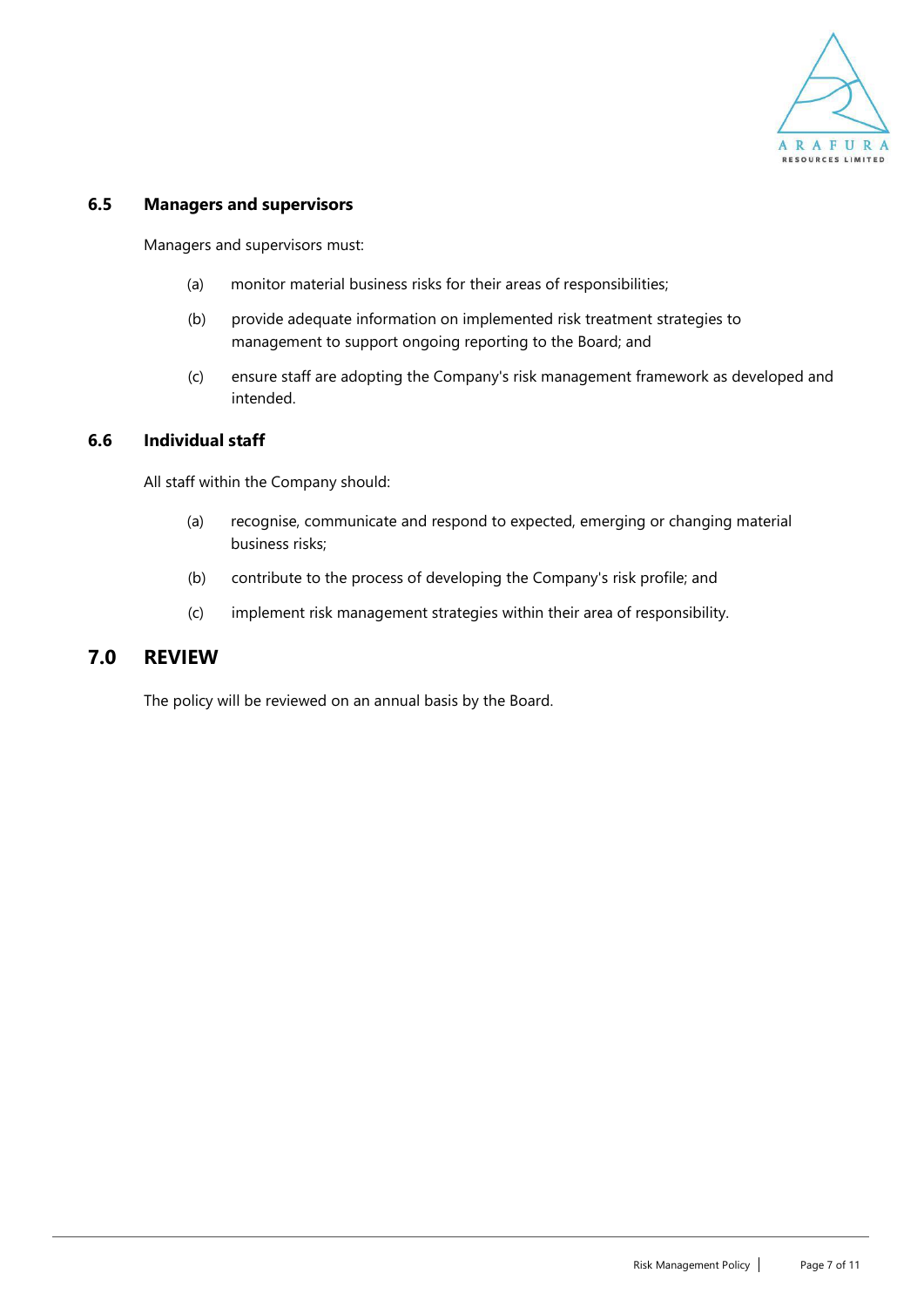#### <span id="page-7-0"></span>**APPENDIX A Risk Consequence**

| <b>CONSEQUENCE SCALE</b> |                                                                                                                                                                                            |                                                                                                                                                                                                                                                                                                      |                                                                                                                                                               |                                                                                                                                                                                   |                                                                                      |                                              |                                                                                                     |                                       |                         |
|--------------------------|--------------------------------------------------------------------------------------------------------------------------------------------------------------------------------------------|------------------------------------------------------------------------------------------------------------------------------------------------------------------------------------------------------------------------------------------------------------------------------------------------------|---------------------------------------------------------------------------------------------------------------------------------------------------------------|-----------------------------------------------------------------------------------------------------------------------------------------------------------------------------------|--------------------------------------------------------------------------------------|----------------------------------------------|-----------------------------------------------------------------------------------------------------|---------------------------------------|-------------------------|
| Level                    | Safety & Health                                                                                                                                                                            | Environmental                                                                                                                                                                                                                                                                                        | Compliance                                                                                                                                                    | Reputation                                                                                                                                                                        | Production                                                                           | <b>Assets (Physical and</b><br>Intellectual) | <b>Operational</b>                                                                                  | <b>Schedule</b>                       | <b>Financial Impact</b> |
| 1                        | First Aid Injury                                                                                                                                                                           | No or very low<br>environmental impact<br>confined to a small area<br>and easily and quickly<br>remediated and requires<br>no immediate reporting                                                                                                                                                    | Minor technical/legal<br>compliance issue<br>unlikely to attract a<br>regulatory response.                                                                    | Company image not<br>affected, complaint dealt<br>with internally.                                                                                                                | Loss of <1%                                                                          | <3% Asset Loss                               | Temporary interruption<br>to business operation<br>with little effect.                              | Delay of 1 week                       | < 0.5%                  |
| $\overline{2}$           | Medical Treatment<br>Injury. Restricted Work<br>Injury.                                                                                                                                    | Low environmental<br>impact, not affecting<br>ecosystem functions                                                                                                                                                                                                                                    | Technical/legal<br>compliance issue which<br>may attract a low level<br>administrative response<br>from regulator,<br>reportable within 1<br>month            | Company image reduced Loss of 1-5%<br>within Central Australia<br>with local adverse<br>publicity.                                                                                |                                                                                      | 3% - 6% Asset Loss                           | Operational impact<br>causes short term<br>problems to either<br>internal or external<br>customers. | Delay of 1 month                      | $0.5% - 3%$             |
| $\overline{\mathbf{3}}$  | single person<br>occupational hygiene<br>exposure with potential<br>for lost time injury.                                                                                                  | Single Lost Time Injury or Moderate environmental<br>impact confined within<br>the lease boundary.                                                                                                                                                                                                   | possible prosecution<br>and penalties.<br>Continuing occurrences<br>of minor<br>breaches.Incident<br>requires immediate<br>(within 48 hours)<br>notification. | Breach of regulation with Company image reduced<br>within the Northern<br>Territory with local<br>adverse publicity.                                                              | Loss of 5-10% or<br>requiring expenditure of<br>>1% of project value to<br>remediate | 6% - < 10% Asset Loss                        | Operational impact<br>resulting in financial<br>loss and/or breach of<br>contract.                  | Delay of 3 months                     | $3 - 5%$                |
| 4                        | Multiple Lost Time<br>Injuries. Permanent<br>Disability Serious<br>chronic long term effects.<br>Multi-person<br>occupational hygiene<br>exposure with potential<br>for lost time injuries | Major environmental<br>impact. Impact may<br>extend beyond the lease<br>. boundary or ILUA area.<br>Remediation is costly<br>and takes multiple<br>months and requires on-<br>going monitoring. Meets<br>the threshold of Material<br>Environmental Harm and<br>requires reporting under<br>the ILUA | Major breach of<br>regulation resulting in<br>investigation by<br>regulator. Prosecution,<br>penalties or other action<br>likely.                             | Company image reduced<br>within Australia due to<br>significant adverse event  >3% of project value to<br>or company image<br>reduced with funding or<br>offtake partners         | Loss 0f 10-15% or<br>requiring expenditure of<br>remediate                           | 10% - 20% Asset Loss                         | Serious risk to<br>company's continued<br>viability.                                                | Delay of 6 months                     | 5-10%                   |
| 5                        | One or more fatalities<br>Occupational Hygiene<br>exposure with potential<br>for multiple fatalities                                                                                       | Severe environmental<br>impact. Impact may be<br>locally severe (e.g. local<br>species destruction) or<br>unconfined and/or on a<br>regional scale. Likely<br>long recovery period<br>with high potential<br>Extensive clean-up is<br>costly and/or damage is<br>irreversible                        | Serious breach of<br>regulation resulting in<br>investigation by<br>regulator. Operation<br>suspended, and potential<br>for licenses to be<br>revoked.        | Company image reduced Loss of > 15% or<br>world-wide due to<br>publicity of significant<br>adverse event with<br>potential to impact on<br>financing or offtaking<br>arrangements | requiring expenditure of<br>>5% of project value to<br>remediate                     | > 20% Asset Loss                             | The survival and/or<br>continued profitability of<br>the company is in doubt                        | Delay of 12 months or longer $ >10\%$ |                         |

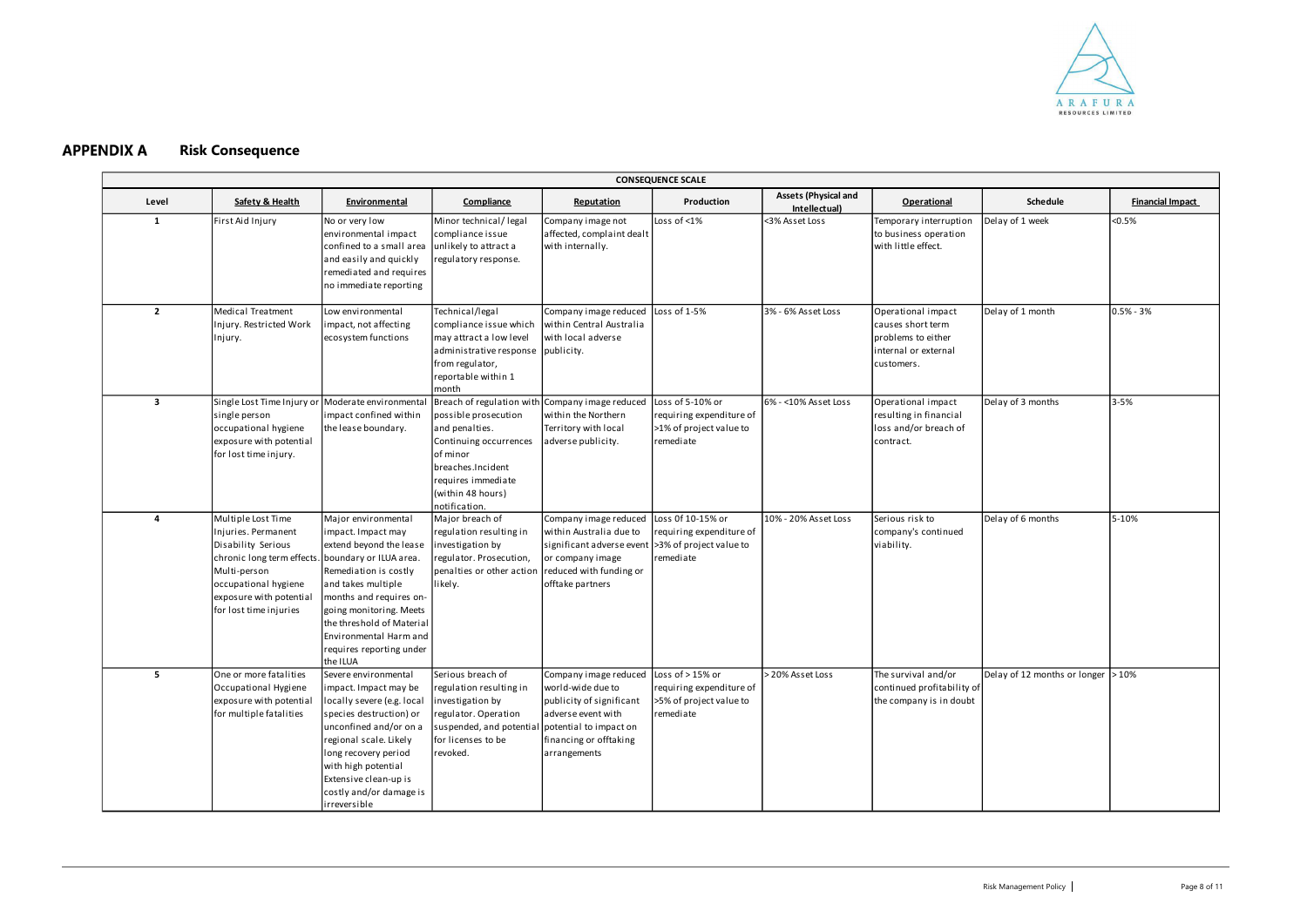

#### **APPENDIX B Risk Matrix**

<span id="page-8-0"></span>

| <b>Likelihood</b>     |                           | Insignificant                                                                   | Minor                   | Moderate         | Major                   | Extreme        |  |
|-----------------------|---------------------------|---------------------------------------------------------------------------------|-------------------------|------------------|-------------------------|----------------|--|
| Consequences          |                           | $\mathbf{1}$                                                                    | $\mathbf{2}$            | $\mathbf 3$      | $\overline{\mathbf{4}}$ | 5 <sub>1</sub> |  |
| <b>Almost Certain</b> | $\boldsymbol{\mathsf{A}}$ | $\bf{11}$                                                                       | 16                      | 20 <sub>2</sub>  | 23                      | ${\bf 25}$     |  |
| Likely                | $\, {\bf B}$              | $\boldsymbol{7}$                                                                | ${\bf 12}$              | ${\bf 17}$       | $\bf{21}$               | $\bf 24$       |  |
| Possible              | $\mathbf c$               | $\overline{\mathbf{4}}$                                                         | $\pmb{8}$               | ${\bf 14}$       | 18                      | $\bf 22$       |  |
| <b>Unlikely</b>       | $\mathbf D$               | $\mathbf{2}% =\mathbf{1}_{B}\left( \mathbf{1}_{B}\right) ^{\ast}\mathbf{1}_{B}$ | ${\bf 5}$               | $\boldsymbol{9}$ | 15                      | 19             |  |
| Rare                  | $\mathsf E$               | $\mathbf 1$                                                                     | $\overline{\mathbf{3}}$ | $\boldsymbol{6}$ | ${\bf 10}$              | ${\bf 13}$     |  |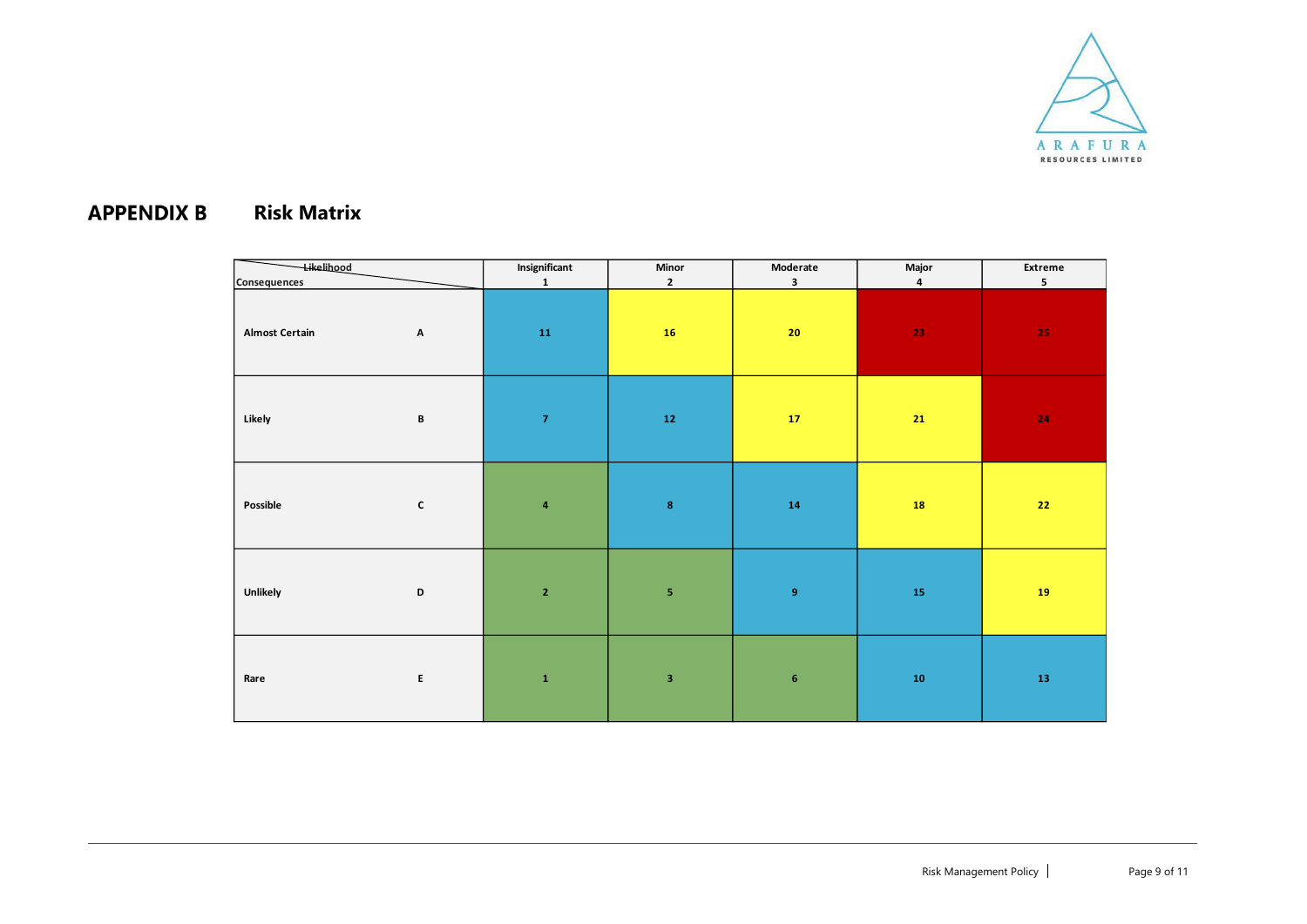

#### <span id="page-9-0"></span>**APPENDIX C Likelihood Scale**

| <b>Likelihood Scale</b> |                       |                                                                                                                  |  |  |  |  |
|-------------------------|-----------------------|------------------------------------------------------------------------------------------------------------------|--|--|--|--|
| Level                   | <b>Description</b>    | Criteria (read as either/or)                                                                                     |  |  |  |  |
| $\mathbf{A}$            | <b>Almost Certain</b> | Consequence is likely to be of a high<br>frequency; >> 50% chance.                                               |  |  |  |  |
| в                       | Likely                | Likely occurrence/consequence within a<br>12 months period; >10%-50%                                             |  |  |  |  |
| c                       | <b>Possible</b>       | Possible occurrence/consequence<br>within a 36 months period; <= 10%                                             |  |  |  |  |
| D                       | <b>Unlikely</b>       | Consequence could occur within a one<br>to five year timeframe; <1%                                              |  |  |  |  |
| Е                       | Rare                  | Consequence may occur in exceptional<br>circumstances. Consequence has rarely<br>occurred in the industry; <0.1% |  |  |  |  |